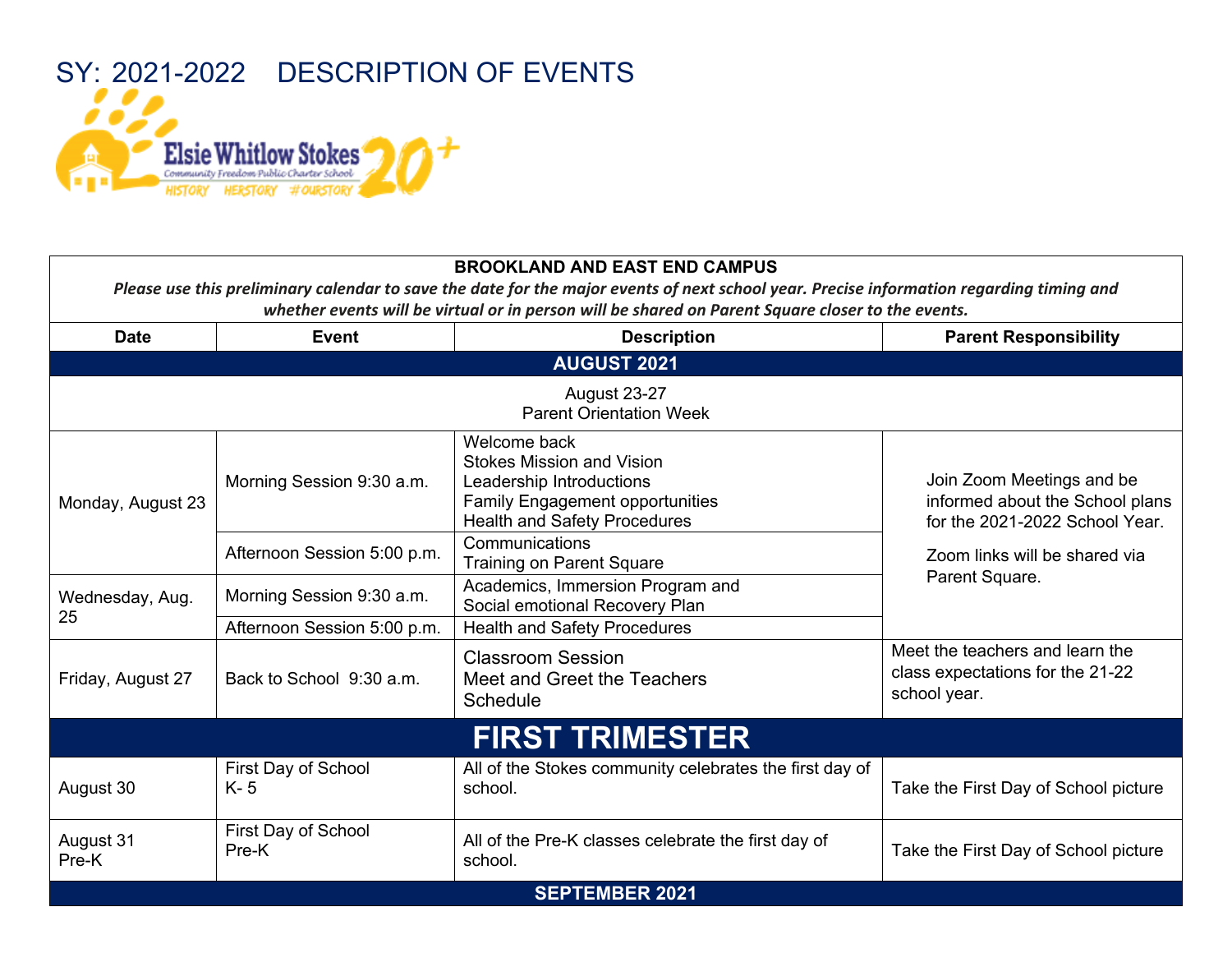

| September 1                 | <b>First Friday</b>                  | First Friday is a community building tradition that<br>takes place on the first Friday of every month. On this<br>day, we host an information session that touches on<br>various aspects of the Stokes curriculum.                                       | Parents may attend the virtual<br>information session via Zoom.                                                                                                      |
|-----------------------------|--------------------------------------|----------------------------------------------------------------------------------------------------------------------------------------------------------------------------------------------------------------------------------------------------------|----------------------------------------------------------------------------------------------------------------------------------------------------------------------|
| September 6                 | No School<br>Labor Day               |                                                                                                                                                                                                                                                          | No school for scholars.                                                                                                                                              |
| September 15-<br>October 15 | <b>Hispanic Heritage Month</b>       | A weekly display of the different aspects of the<br>Hispanic Culture. Scholars and staff present cultural<br>performances from the Hispanic and Latino Heritage.                                                                                         | Be part of the Hispanic Heritage<br>Month planning committee.<br>Share with the Stokes<br>$\bullet$<br>Community about the<br>francophone cultures and<br>traditions |
| September 16                | <b>Back to School Night</b>          | Teachers explain their goals for the class and for your<br>child. They'll share information about their teaching<br>routines and methodology.                                                                                                            | Parents attend virtual information<br>sessions.                                                                                                                      |
|                             |                                      | OCTOBER 2021                                                                                                                                                                                                                                             |                                                                                                                                                                      |
| October 1                   | <b>First Friday</b>                  | First Friday is a community building tradition that<br>takes place on the first Friday of every month. On this<br>day, we host an information session that touches on<br>various aspects of the Stokes curriculum. Translation<br>is provided if needed. | Parents may attend the virtual<br>information session via Zoom.                                                                                                      |
| October 11                  | No School<br>Indigenous Peoples' Day |                                                                                                                                                                                                                                                          | No school for scholars.                                                                                                                                              |
| October 15                  | Hispanic Heritage Month<br>Assembly  | $\bullet$<br>A display of the different aspects of the Hispanic<br>Culture. Scholars and staff present cultural<br>$\bullet$<br>performances from the Hispanic and Latino Heritage.                                                                      | Be part of the Hispanic Heritage<br>Month planning committee.<br>Learn from the Stokes<br>Hispanic/Latino community about<br>their cultures and traditions.          |
|                             |                                      | This is a Fall community festival that celebrates our                                                                                                                                                                                                    | Be part of the Taste of Stokes                                                                                                                                       |
|                             |                                      |                                                                                                                                                                                                                                                          |                                                                                                                                                                      |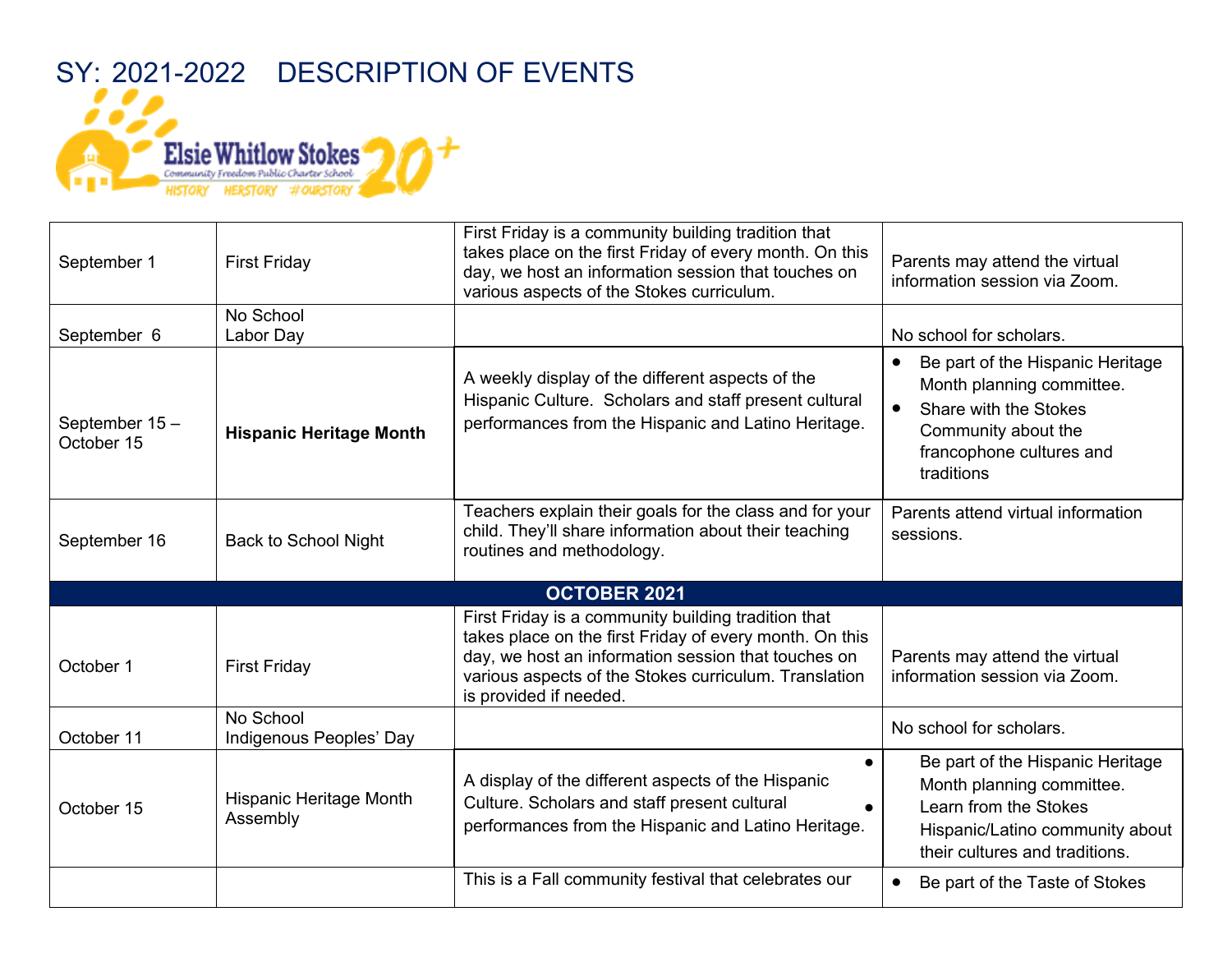

| October 30     | <b>Taste of Stokes</b>                                         | school-wide commitment to a healthy lifestyle.                                                                                                                                                                                                                | planning committee.                                                                                                                                      |
|----------------|----------------------------------------------------------------|---------------------------------------------------------------------------------------------------------------------------------------------------------------------------------------------------------------------------------------------------------------|----------------------------------------------------------------------------------------------------------------------------------------------------------|
|                |                                                                |                                                                                                                                                                                                                                                               | Participate in this school event.<br>$\bullet$                                                                                                           |
| <b>TBD</b>     | Picture Day                                                    | This is a fundraiser for the School and an opportunity<br>to have portraits of your children taken either alone or<br>with siblings.                                                                                                                          | Your scholar should be at school on<br>time. If you are getting portraits of<br>your children together, please send<br>the request to anad@ewstokes.org. |
|                |                                                                | <b>NOVEMBER 2021</b>                                                                                                                                                                                                                                          |                                                                                                                                                          |
| November 2     | <b>Student Government</b><br><b>Election Day</b>               | Scholars will vote for their 2021-2022 Student<br>Government.                                                                                                                                                                                                 | Ensure that your children exercise<br>their right to vote. We will send<br>online ballots.                                                               |
| November 5     | <b>First Friday</b>                                            | First Friday is a community building tradition that<br>takes place on the first Friday of every month. On this<br>day, we host an information session that touches on<br>various aspects of the Stokes curriculum.                                            | Parents may attend the virtual<br>information session via Zoom.                                                                                          |
| November 11    | No School<br>Veteran's Day                                     |                                                                                                                                                                                                                                                               | No school for scholars.                                                                                                                                  |
| November 12    | Swearing-In Ceremony                                           | The elected Students Government will have a<br>swearing in ceremony.                                                                                                                                                                                          | Attend the virtual swearing ceremony                                                                                                                     |
| November 19    | End of the First Trimester<br>"Celebrations of Learning."      | Scholars display what they learned during the<br>trimester.                                                                                                                                                                                                   | Attend the Celebrations of Learning.                                                                                                                     |
| November 22    | No School<br><b>Goal Setting Parent Teacher</b><br>Conferences | At the end of each trimester, we invite parents to meet<br>with teachers to discuss their scholars' progress and<br>set future goals. Teachers provide activities that<br>families can complete at home with their scholars to<br>help achieve desired goals. | No school for scholars.<br>Families schedule virtual academic<br>conferences with teachers.                                                              |
| November 23-27 | <b>Thanksgiving Break</b>                                      |                                                                                                                                                                                                                                                               | No school for scholars.                                                                                                                                  |

## **SECOND TRIMESTER**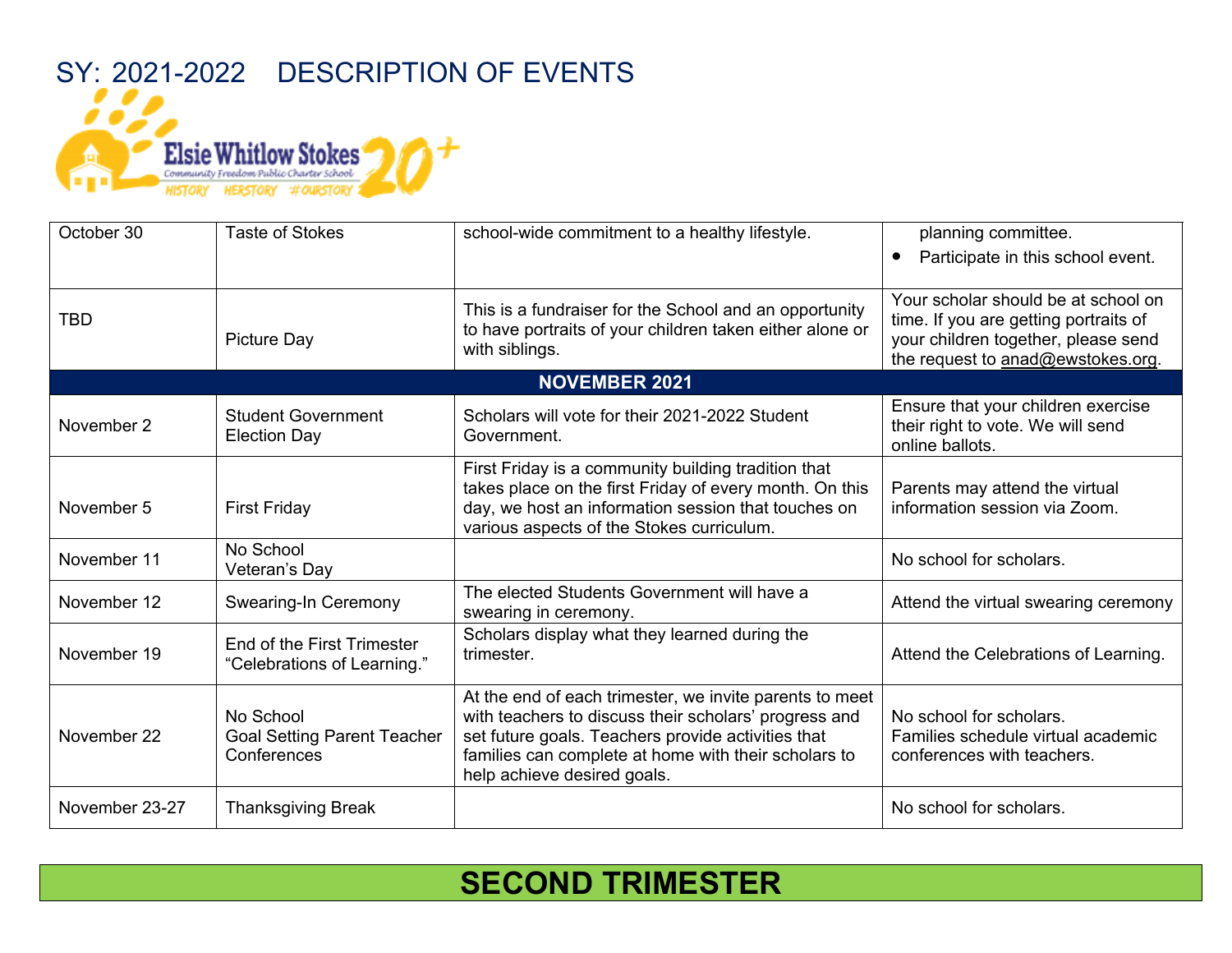SY: 2021-2022 DESCRIPTION OF EVENTS **Elsie Whitlow Stokes** Community Freedom Public Charter School HISTORY HERSTORY #OURSTORY

| <b>Date</b>                        | <b>Event</b>                                            | <b>Description</b>                                                                                                                                                                                                 | <b>Parent Responsibility</b>                                                        |  |  |
|------------------------------------|---------------------------------------------------------|--------------------------------------------------------------------------------------------------------------------------------------------------------------------------------------------------------------------|-------------------------------------------------------------------------------------|--|--|
| <b>DECEMBER 2021</b>               |                                                         |                                                                                                                                                                                                                    |                                                                                     |  |  |
| December 3                         | <b>First Friday</b>                                     | First Friday is a community building tradition that<br>takes place on the first Friday of every month. On this<br>day, we host an information session that touches on<br>various aspects of the Stokes curriculum. | Parents may attend the virtual<br>information session via Zoom.                     |  |  |
| December<br>Wednesday, 15          | East End<br>Open House                                  | Opportunity for prospective families to attend the<br>virtual information session via Zoom and learn about<br>Stokes School. Families are able to interact with<br>current parents, teachers and administrators.   | If you'd like to be part of the parent<br>panel, please email<br>anad@ewstokes.org. |  |  |
| December<br>Thursday, 16           | <b>Brookland</b><br>Open House                          |                                                                                                                                                                                                                    |                                                                                     |  |  |
| December 17                        | <b>Celebration of Elsie Whitlow</b><br>Stokes' Birthday | On this date, it would have been Elsie Whitlow<br>Stokes' 102th Birthday! We will celebrate by singing<br>happy birthday and honoring her legacy.                                                                  | Parents and students may attend the<br>virtual celebration via Zoom.                |  |  |
| December 17                        | <b>Winter Concert</b>                                   | Scholars will showcase their musical, vocal, and<br>performing art talents. Performances will be mixed<br>grades.                                                                                                  | Parents and students may attend the<br>virtual celebration via Zoom.                |  |  |
| December $20 -$<br>January 2, 2022 | No School,<br><b>Winter Break</b>                       |                                                                                                                                                                                                                    | No school for students.                                                             |  |  |
| <b>JANUARY 2022</b>                |                                                         |                                                                                                                                                                                                                    |                                                                                     |  |  |
| <b>TBD</b>                         | <b>Spelling Bee</b>                                     | Students from $3rd$ to $5th$ grade participate in a contest<br>in which scholars spell words of varying difficulty.                                                                                                | Parents help students memorize words.                                               |  |  |
| January 7                          | <b>First Friday</b>                                     | First Friday is a community building tradition that<br>takes place on the first Friday of every month. On this<br>day, we host an information session that touches on<br>various aspects of the Stokes curriculum. | Parents may attend the virtual<br>information session via Zoom.                     |  |  |
| January 8<br><b>Saturday</b>       | East End<br>Open House                                  | Opportunity for prospective families to attend the                                                                                                                                                                 | If you'd like to be part of the parent panel<br>, please email anad@ewstokes.org.   |  |  |
| January 12                         | East End<br>Open House in Spanish                       | virtual information session via Zoom and learn about<br>Stokes School. Families are able to interact with                                                                                                          |                                                                                     |  |  |
| January 13                         | <b>Brookland</b>                                        | current parents, teachers and administrators.                                                                                                                                                                      |                                                                                     |  |  |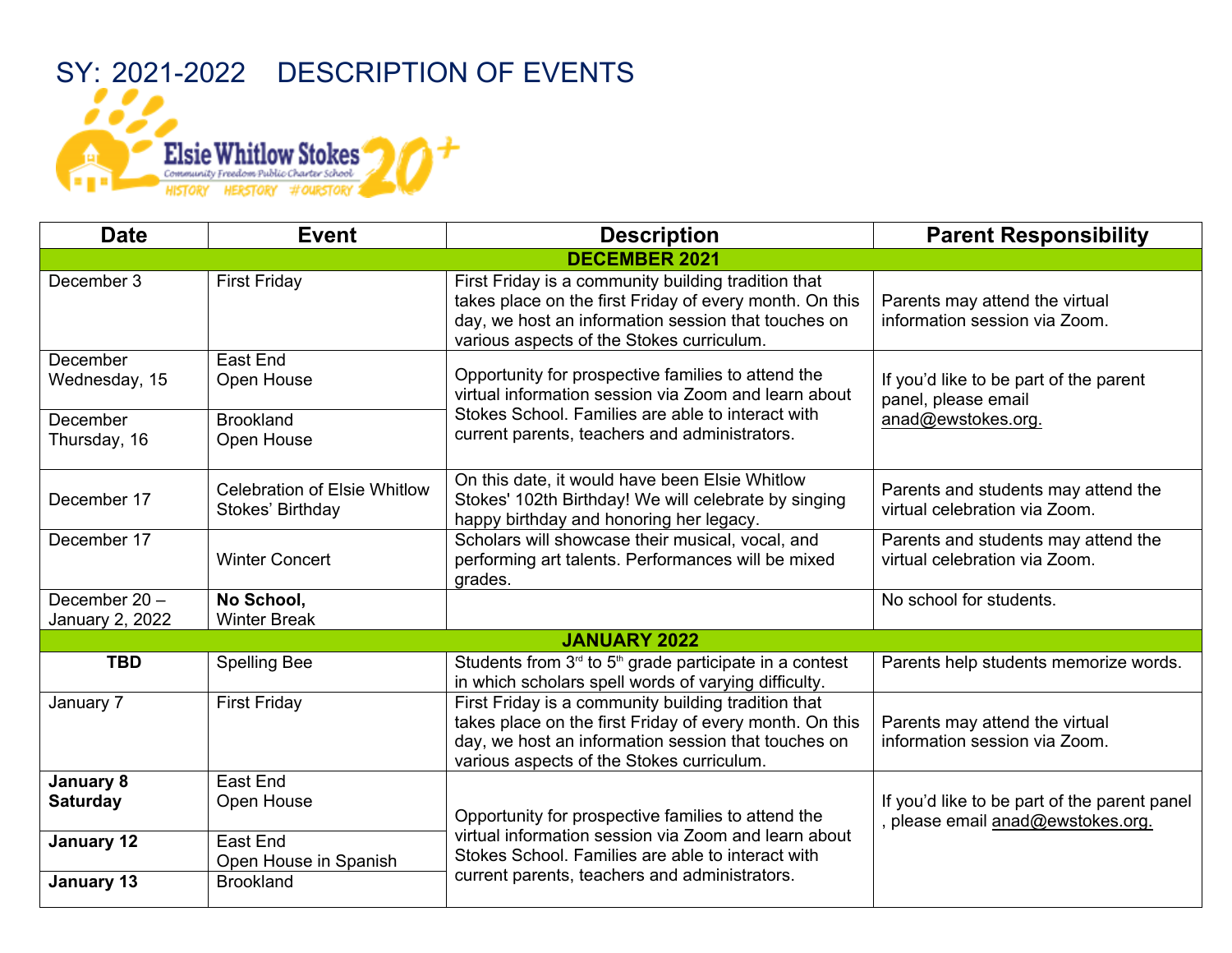## SY: 2021-2022 DESCRIPTION OF EVENTS **Elsie Whitlow Stokes** Community Freedom Public Charter School HISTORY HERSTORY #OURSTORY

|                            | Open House in<br>Spanish                                         |                                                                                                                                                                                                                    |                                                                                                                                                                           |
|----------------------------|------------------------------------------------------------------|--------------------------------------------------------------------------------------------------------------------------------------------------------------------------------------------------------------------|---------------------------------------------------------------------------------------------------------------------------------------------------------------------------|
| January 15                 | <b>Brookland</b>                                                 |                                                                                                                                                                                                                    |                                                                                                                                                                           |
| <b>Saturday</b>            | Open House                                                       |                                                                                                                                                                                                                    |                                                                                                                                                                           |
| January 17                 | No School, Martin Luther<br>King Jr. Day and<br>Inauguration Day |                                                                                                                                                                                                                    | No school for students.                                                                                                                                                   |
|                            |                                                                  | <b>FEBRUARY 2022</b>                                                                                                                                                                                               |                                                                                                                                                                           |
| February 1-<br>February 28 | <b>Black History Month</b>                                       | Black History Month, a month in which we celebrate<br>inspirational individuals, events and history of people<br>within black community.                                                                           | Be part of the Black History Month<br>planning committee.                                                                                                                 |
| February 4                 | <b>First Friday</b>                                              | First Friday is a community building tradition that<br>takes place on the first Friday of every month. On this<br>day, we host an information session that touches on<br>various aspects of the Stokes curriculum. | Parents may attend the virtual<br>information session via Zoom.                                                                                                           |
| February 5                 | <b>Brookland</b><br>Open House                                   | Opportunity for prospective families to attend the<br>virtual information session via Zoom and learn about<br>Stokes School. Families are able to interact with                                                    | If you'd like to be part of the parent panel<br>, please email anad@ewstokes.org.                                                                                         |
| February 12                | East End<br>Open House                                           | current parents, teachers and administrators.                                                                                                                                                                      |                                                                                                                                                                           |
| February 21 - 25           | <b>No School</b><br>Presidents' Day<br>& February Break          |                                                                                                                                                                                                                    | No school for students and teachers.                                                                                                                                      |
|                            |                                                                  | <b>MARCH 2022</b>                                                                                                                                                                                                  |                                                                                                                                                                           |
| March 1-31                 | <b>Francophone Month</b>                                         | Students and Staff present to the Stokes Scholar<br>cultural performances of French-speaking countries<br>and regions from across the globe.                                                                       | Be part of the Francophone Month<br>$\bullet$<br>planning committee.<br>Share with the Stokes Community<br>$\bullet$<br>about the francophone cultures and<br>traditions. |
| March 1 - 31               | <b>Women's HERstory month</b>                                    | Stokes School commemorates and encourages the<br>study, observance and celebration of the vital role of<br>women in history.                                                                                       | Be part of the Women History Month<br>planning committee.                                                                                                                 |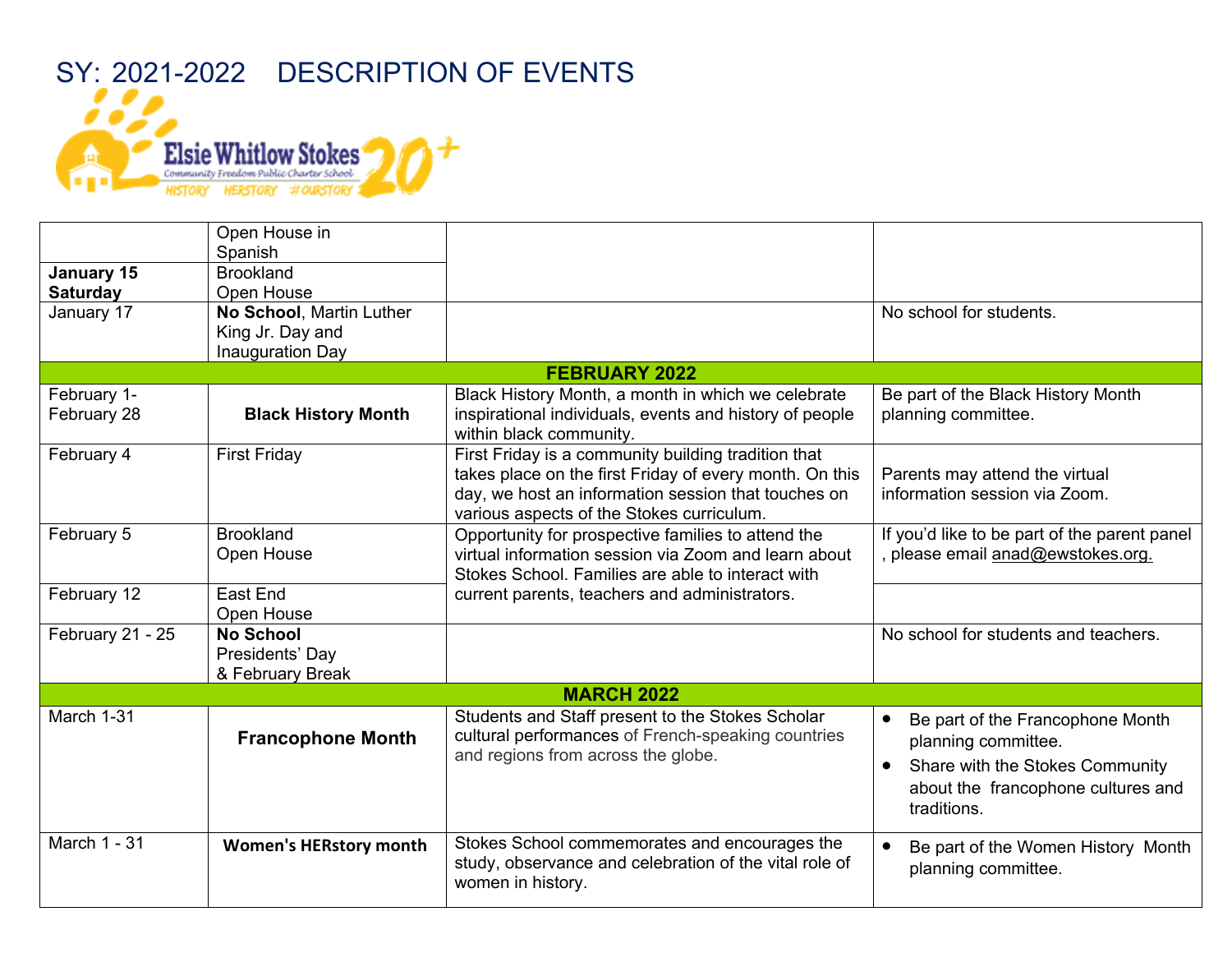## SY: 2021-2022 DESCRIPTION OF EVENTS **Elsie Whitlow Stokes** Community Freedom Public Charter School HISTORY HERSTORY #OURSTORY

| March 4<br>March 8 | <b>First Friday</b><br>International Women's Day                  | First Friday is a community building tradition that<br>takes place on the first Friday of every month. On this<br>day, we host an information session that touches on<br>various aspects of the Stokes curriculum.<br>Stokes School joins the global day celebrating the<br>social, economic, cultural and political achievements | Parents may attend the virtual<br>information session via Zoom.<br>Be part of the International Women's<br>Day planning committee. |
|--------------------|-------------------------------------------------------------------|-----------------------------------------------------------------------------------------------------------------------------------------------------------------------------------------------------------------------------------------------------------------------------------------------------------------------------------|------------------------------------------------------------------------------------------------------------------------------------|
|                    |                                                                   | of women.                                                                                                                                                                                                                                                                                                                         |                                                                                                                                    |
| March 18           | <b>End of Second Trimester</b><br><b>Celebrations of Learning</b> | Students showcase their learning from the trimester.                                                                                                                                                                                                                                                                              | Ask the teachers for the time of the<br>celebration of learning and be on time.                                                    |
| March 21           | No School, Teachers<br><b>Records Day</b>                         | Teachers spend the day organizing records and<br>preparing for reporting trimester progress.                                                                                                                                                                                                                                      | No school for students.                                                                                                            |
| March 22           | No school, Professional<br>Development Day                        | Teachers spend the day participating in professional<br>development and planning for the upcoming trimester.                                                                                                                                                                                                                      | No school for students.                                                                                                            |
| March 23           | <b>Goal Setting Parent Teacher</b><br>Conferences                 | At the end of each trimester, parents are invited to<br>meet with teachers to discuss their scholar's progress<br>and set future goals. Teachers provide activities that<br>families can complete at home with their scholars to<br>help achieve desired academic goals.                                                          | No school for students.<br>Families schedule virtual academic<br>conferences with teachers.                                        |
| March 25           | <b>Franco Fête</b>                                                | Students and Staff present to the Stokes Scholar<br>cultural performances of French-speaking countries<br>and regions from across the globe.                                                                                                                                                                                      | Families participate in the event that<br>showcases the Francophone World.                                                         |
|                    |                                                                   | <b>THIRD TRIMESTER</b>                                                                                                                                                                                                                                                                                                            |                                                                                                                                    |
| <b>Date</b>        | <b>Event</b>                                                      | <b>Description</b>                                                                                                                                                                                                                                                                                                                | <b>Parent Responsibility</b>                                                                                                       |
|                    |                                                                   | <b>APRIL 2022</b>                                                                                                                                                                                                                                                                                                                 |                                                                                                                                    |
| April 1            | <b>First Friday</b>                                               | First Friday is a community building tradition that<br>takes place on the first Friday of every month. On this<br>day, we host an information session that touches on<br>various aspects of the Stokes curriculum.                                                                                                                | Parents may attend the virtual<br>information session via Zoom.                                                                    |
| April 11 - 15      | Spring Break, No school                                           |                                                                                                                                                                                                                                                                                                                                   | No school for students.                                                                                                            |
| April 29           | <b>Volunteer Recognition Event</b>                                | Stokes celebrates and thanks volunteers with a<br>special event                                                                                                                                                                                                                                                                   | Parents RSVP to participate in this<br>event.                                                                                      |
|                    |                                                                   |                                                                                                                                                                                                                                                                                                                                   |                                                                                                                                    |